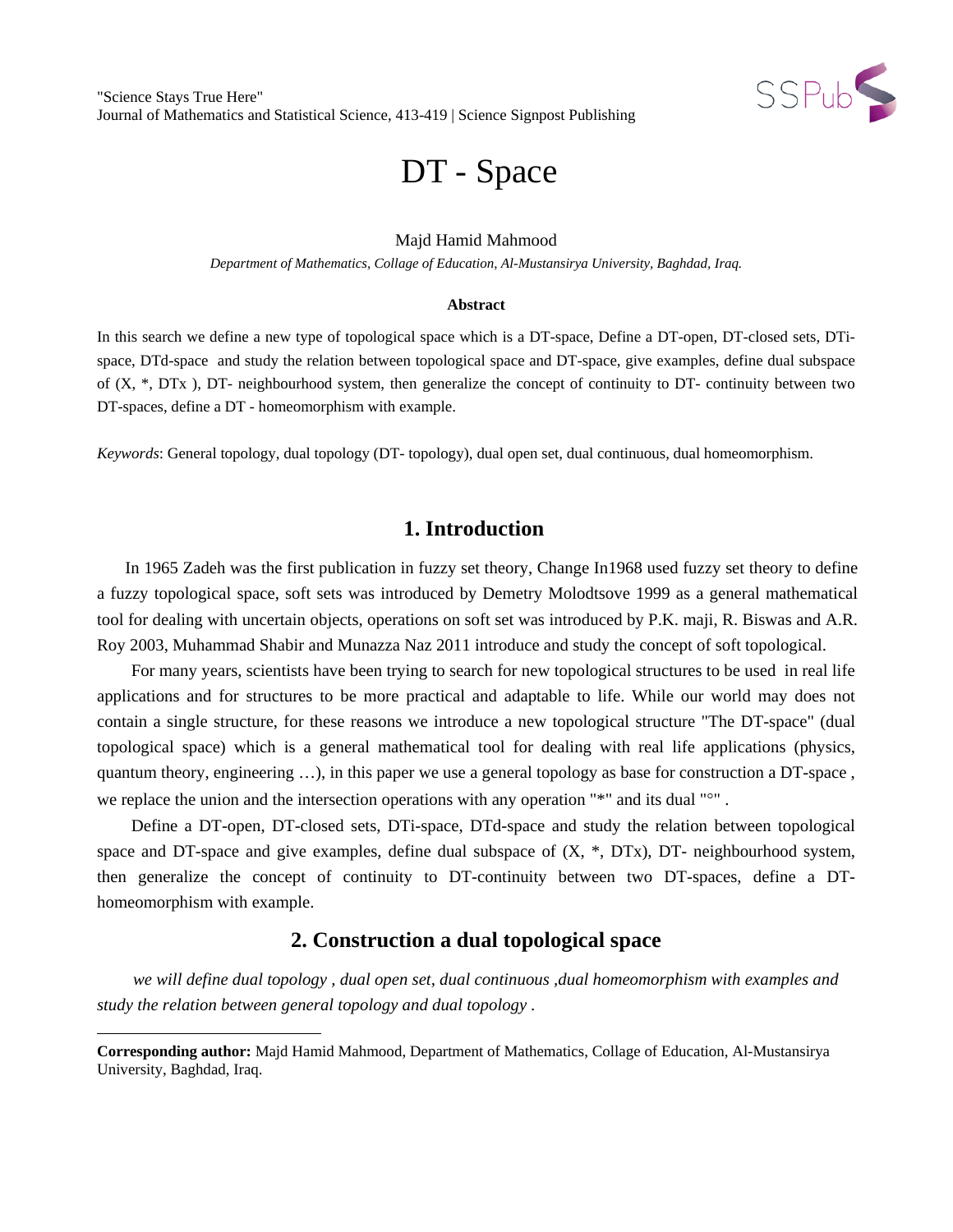**Notification 2.1** The null set Φ is the set of all identity elements ,where each identity element in Φ has a corresponding with the given set,  $X$  is the universal set,  $\Re$  is the set of real numbers.

**Definition 2.2** Let X be a set and let DT be a collection of subsets satisfying the following conditions :

- 1-  $\Phi \in DT$ ,  $X \in DT$ .
- 2- If G<sub>1</sub> and G<sub>2</sub> belongs to DT then G<sub>1</sub>\* G<sub>2</sub> ∈DT (where \* is a closed operation on subsets G of X).
- 3- If  $G_{\lambda} \in DT$   $\forall \lambda \in \Lambda$  where  $\Lambda$  is arbitrary then  $\circ$  { $G_{\lambda}$ ,  $\lambda \in \Lambda$  } $\in DT$ ,

(where  $\circ$  is a dual closed operation of  $*$  on subsets G of X).

Then DT is called a DT - topology for X, the members of DT are called

DT-open their complements are called DT-closed and the triple  $(X,*, DT)$  is called dual topological space simply DT-space the elements of X will be called points of the DT-space.

**Remark 2.3** In a DT-space we will study many cases separated each other's where each case depending on a given operator and its dual , and the identity .

**Preposition 2.4** Let X be any set with closed operation "\*" and dual closed operation "  $\circ$  "if X contain all elements with their inverse element then the collection  $DTi = {\Phi, X}$  consist the empty set and the universal set is always a DTi- topology called the indiscrete ( or trivial ) dual topology the triple ( X , \*, DTi ) is called the DTi-space

#### **Proof**

- 1-  $\Phi \in DTi$ ,  $X \in DTi$ .
- 2- If  $\Phi \in DT$ i and  $X \in DT$ i then  $\Phi * X \in DT$ i

also  $X * \Phi \in DTi$ , (since \* is a closed operation on subsets of X).

3- If  $G_{\lambda} \in DT$ i,  $\forall \lambda \in \Lambda$  where  $\Lambda$  is arbitrary then  $\circ$  { $G_{\lambda}$ ,  $\lambda \in \Lambda$ } $\in DT$ i

Since the only sets are  $\Phi$ ,X and ° is a closed dual operation of \* on sets  $\Phi$ ,X then  $\Phi$  ° X  $\in$ DTi similarly X°Φ∈DTi .

**Notice 2.5** From the previous proposition the condition " X contain all elements with their inverse element " we notice that there is a different from indiscrete dual topology and indiscrete topology .

**Example 2.6**  $(\mathfrak{R}, +, DTi)$  is DTi-space, DTi = { $\Phi$ ,  $\mathfrak{R}$ },  $\mathfrak{R}$  is the set of real numbers,  $\Phi$  = the set of all zero elements ,where each zero element associate to element in ℜ**.**

**Example 2.7** Let  $X = \{1,2,3\}$  with operations

\* and its dual ° defined as follows :

$$
\{a, b, c\}^*\{d, e, f\} = \{a + d, b + e, c + f\}
$$

 ${a, b, c}^{c} {d, e, f} = { a - d, b - e, c - f }$ 

 $Φ = {0, 0, 0}$  then DT =  ${Φ, {1,2,3}}$  is not DTi-space since

 $\Phi$  \*{1,2,3}= {0, 0,0} \*{1,2,3}={1,2,3}  $\in$ DTi

but  $\Phi$  °{1,2,3}= {0, 0, 0}°{1,2,3}={-1,-2,-3}  $\notin$  DTi.

**Proposition 2.8** Let DTd be a collection of all subsets of X, with closed operation "\*" and dual closed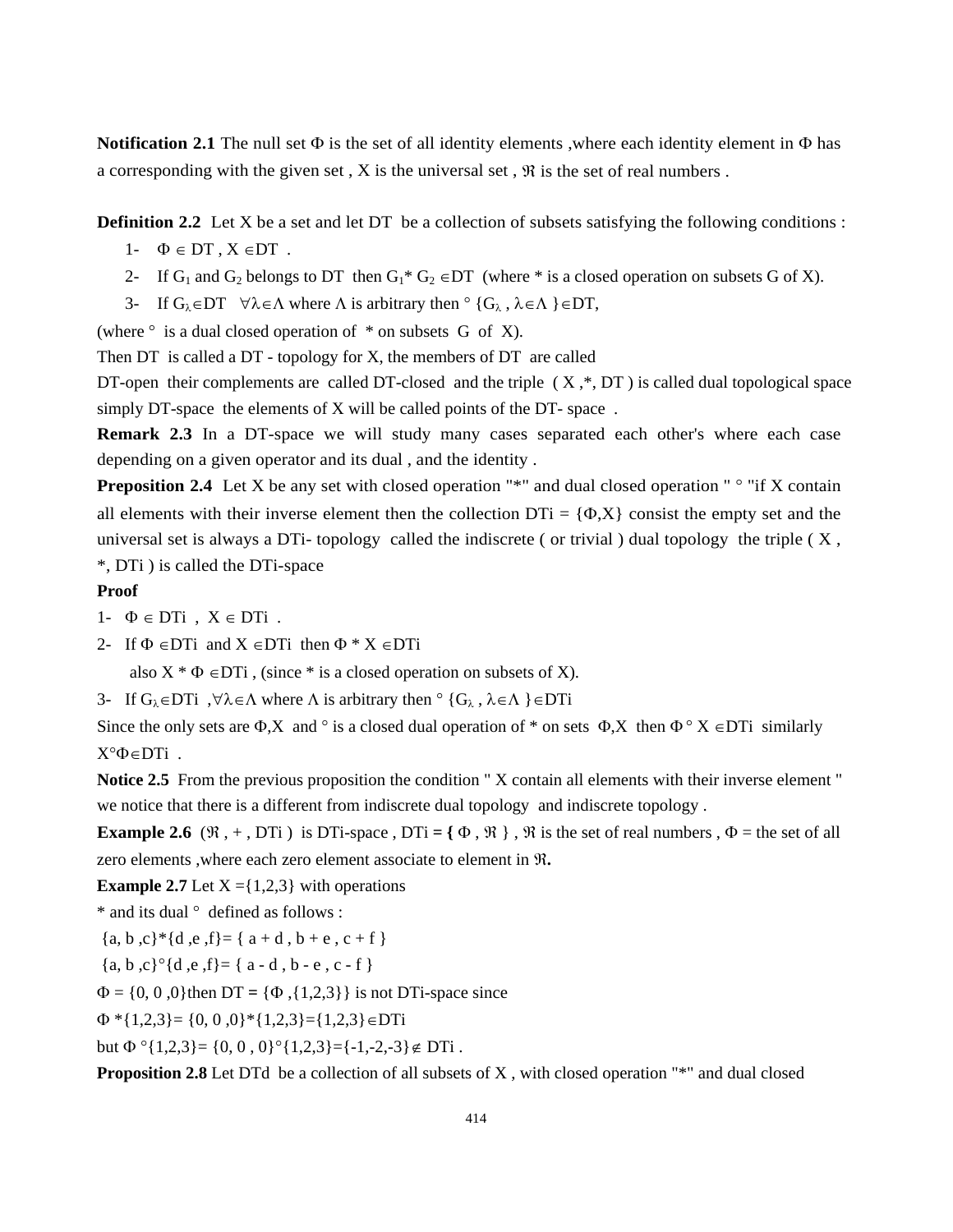operation " ° "

then DTd is called the discrete dual topology the triple

 $(X,*, DTd)$  is called the DTd-space.

## **Proof**

- 1.  $\Phi \in \text{DTd}$ ,  $X \in \text{DTd}$ .
- 2. If  $G_1 \in \text{DTd}$  and  $G_2 \in \text{DT}$  then  $G_1^* G_2 \in \text{DTd}$  (since \* is a closed operation on subsets  $G_1$ ,  $G_2$  of X).

3. If  $G_{\lambda} \in \text{DTd}$ ,  $\forall \lambda \in \Lambda$  where  $\Lambda$  is arbitrary then

 $\circ$ {G<sub> $\lambda$ </sub>,  $\lambda \in \Lambda$ }∈DTd. (since  $\circ$  is a closed dual operation of \* on subsets G<sub> $\lambda$ </sub> of X).

**Example 2.9** Let \* and its dual  $\circ$  defined as follows (for finite and infinite case)

For each arbitrary elements a, b in  $\Re$  a\*b= a+b, a°b= a-b

Then  $(\mathfrak{R}, +$ , DTd ) is DTd-space since

1-  $\forall$  a∈ $\Re$  a is arbitrary  $\exists$  0∈ $\Re$  such that a+0=0+a=a therefore

 $\Phi$  = the set of all zero element each one of them associated to the arbitrary element a so  $\Phi \in \text{DTd}$ .

2-  $\forall$  a,b  $\in \mathcal{R}$  a,b are arbitrary  $\exists k \in \mathcal{R}$  such that  $a+b = k \in \mathcal{R}$  so  $a^*b \in DTd$ .

3-  $\forall$  a<sub> $\lambda \in \mathcal{R}$ </sub>,  $\forall \lambda \in \Lambda$  where  $\Lambda$  is arbitrary then -  $a_{\lambda} \in \mathcal{R}$   $\forall \lambda$  so  $a_{\lambda} \circ a_{\lambda} \in \mathcal{D}$  and  $\Lambda$ .

**Example 2.10** Consider (X,  $\land$ , DT) where X={T,F} is a set of any two statements where the first statement is true the second is false , with two operations and "∧", or "∨"

 $\varnothing = X^c = \{F,T\}$  $\emptyset \wedge X = \{F,T\} \wedge \{T,F\} = \{F \wedge T, T \wedge F\} = \{F,F\}$  $\emptyset \wedge \emptyset = \{F,T\} \wedge \{F,T\} = \{F \wedge F, T \wedge T\} = \{F,T\} = \emptyset$  $X \wedge \emptyset = \{T,F\} \wedge \{F,T\} = \{T \wedge F, F \wedge T\} = \{F,F\}$  $X \wedge X = \{T, F\} \wedge \{T, F\} = \{T \wedge T, F \wedge F\} = \{T, F\} = X$  $\varnothing \vee X = \{F,T\} \vee \{T,F\} = \{F \vee T, T \vee F\} = \{T,T\}$  $\emptyset \vee \emptyset = \{F,T\} \vee \{F,T\} = \{F \vee F, T \vee T\} = \{F,T\} = \emptyset$  $X \vee \emptyset = \{T,F\} \vee \{F,T\} = \{T \vee F, F \vee T\} = \{T,T\}$  $X \vee X = \{T, F\} \vee \{T, F\} = \{T \vee T, F \vee F\} = \{T, F\} = X$ Then DT =  $\{\emptyset, X, \{F, F\}, \{T, T\}\}\$ .

**Example 2.11** Let  $X = \begin{bmatrix} a & b \\ c & d \end{bmatrix}$  $\begin{bmatrix} a & b \\ c & d \end{bmatrix}$  set of all arbitrary 2×2 matrices, where all of its elements *a*,*b*,*c*,*d* are arbitrary elements belongs to  $\Re$ ,

 $DT = \begin{bmatrix} 0 & 0 \\ 0 & 0 \end{bmatrix}$  $\begin{bmatrix} 0 & 0 \\ 0 & 0 \end{bmatrix}$ ,  $\begin{bmatrix} 1 & 2 \\ 3 & 4 \end{bmatrix}$  $\begin{bmatrix} 1 & 2 \\ 3 & 4 \end{bmatrix}$ ,  $\begin{bmatrix} a & b \\ c & d \end{bmatrix}$  $\begin{bmatrix} a & b \\ c & d \end{bmatrix}$ Then  $(X, +, DT)$  is a DT-space on a set of  $2 \times 2$  matrices.  $\begin{bmatrix} 0 & 0 \\ 0 & 0 \end{bmatrix}$  $\begin{bmatrix} 0 & 0 \\ 0 & 0 \end{bmatrix} + \begin{bmatrix} 1 & 2 \\ 3 & 4 \end{bmatrix}$  $\begin{bmatrix} 1 & 2 \\ 3 & 4 \end{bmatrix} = \begin{bmatrix} 0+1 & 0+2 \\ 0+3 & 0+4 \end{bmatrix}$  $\begin{bmatrix} 0+1 & 0+2 \\ 0+3 & 0+4 \end{bmatrix} = \begin{bmatrix} 1 & 2 \\ 3 & 4 \end{bmatrix}$  $\begin{bmatrix} 1 & 2 \\ 3 & 4 \end{bmatrix} \in DT$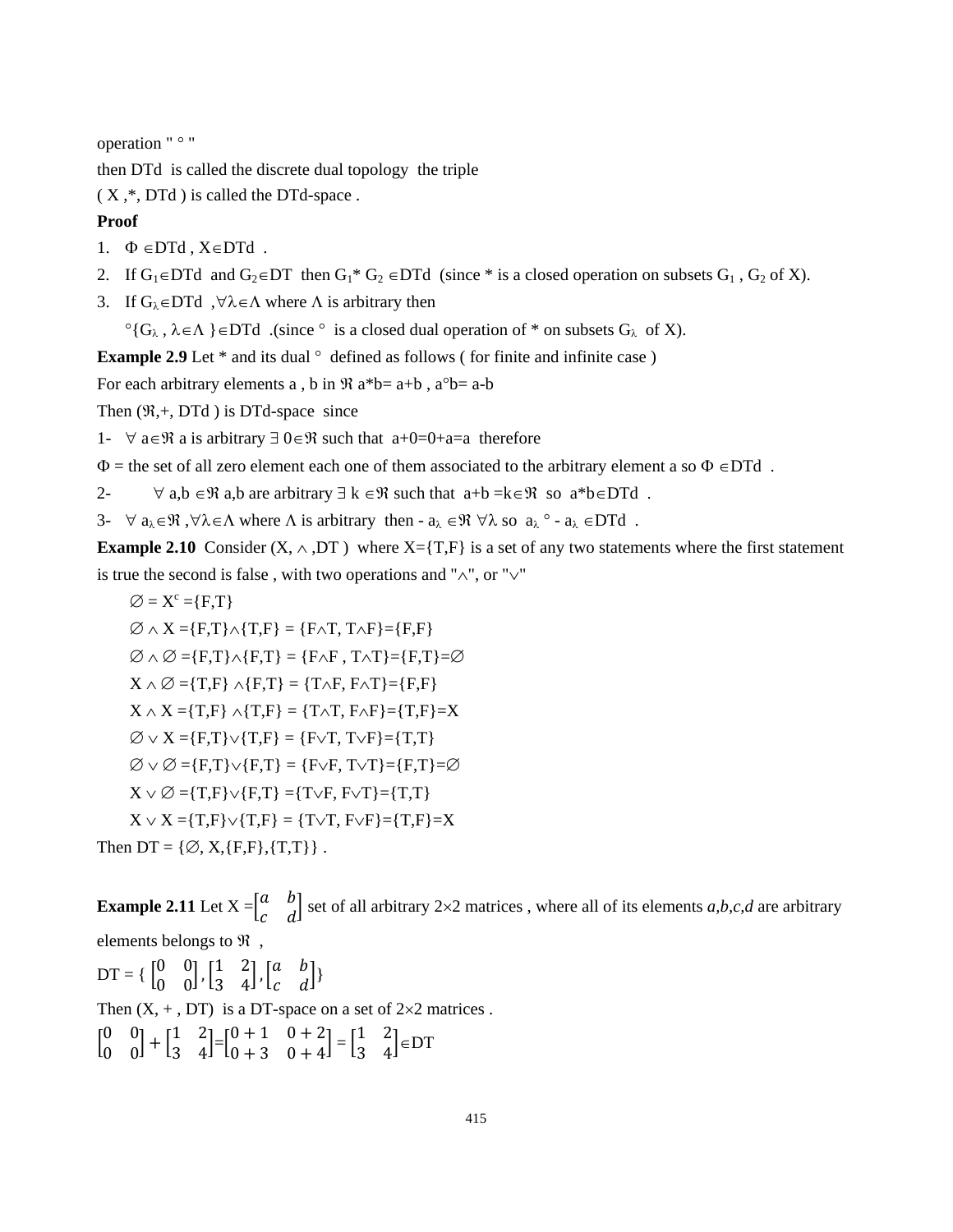$\begin{bmatrix} 1 & 2 \\ 3 & 4 \end{bmatrix}$  $\begin{bmatrix} 1 & 2 \\ 3 & 4 \end{bmatrix} + \begin{bmatrix} a & b \\ c & d \end{bmatrix}$  $\begin{bmatrix} a & b \\ c & d \end{bmatrix} = \begin{bmatrix} 1+a & 1+b \\ 1+c & 1+d \end{bmatrix}$  $\begin{bmatrix} 1 + a & 1 + b \\ 1 + c & 1 + d \end{bmatrix} \in \text{DT}$  since X arbitrary.  $\begin{bmatrix} 1 & 2 \\ 3 & 4 \end{bmatrix}$  $\begin{bmatrix} 1 & 2 \\ 3 & 4 \end{bmatrix} - \begin{bmatrix} a & b \\ c & d \end{bmatrix}$  $\begin{bmatrix} a & b \\ c & d \end{bmatrix} = \begin{bmatrix} 1-a & 1-b \\ 1-c & 1-d \end{bmatrix}$  $\begin{bmatrix} 1 - a & 1 - b \\ 1 - c & 1 - d \end{bmatrix} \in \text{DT}$  since  $1 - a$ ,  $1 - b$ ,  $1 - c$ ,  $1 - d$  are arbitrary element belongs to ℜ.

**Example** 2.12 Let  $X = \begin{bmatrix} 1 & 2 \\ 3 & 4 \end{bmatrix}$  $\frac{1}{3}$   $\frac{1}{4}$  $DT = \begin{bmatrix} 0 & 0 \\ 0 & 0 \end{bmatrix}$  $\begin{bmatrix} 0 & 0 \\ 0 & 0 \end{bmatrix}$ ,  $\begin{bmatrix} 1 & 2 \\ 3 & 4 \end{bmatrix}$  $\begin{bmatrix} 1 & 2 \\ 3 & 4 \end{bmatrix}$ ,  $\begin{bmatrix} 1 & 5 \\ 3 & 4 \end{bmatrix}$  $\begin{bmatrix} 1 & 3 \\ 3 & 4 \end{bmatrix}$ Then  $(X, +, DT)$  is not a DT-space on X Since  $\begin{bmatrix} 1 & 2 \\ 3 & 4 \end{bmatrix}$  $\begin{bmatrix} 1 & 2 \\ 3 & 4 \end{bmatrix} + \begin{bmatrix} 1 & 5 \\ 3 & 4 \end{bmatrix}$  $\begin{bmatrix} 1 & 5 \\ 3 & 4 \end{bmatrix} = \begin{bmatrix} 2 & 7 \\ 6 & 8 \end{bmatrix}$  $\begin{bmatrix} 2 & 7 \\ 6 & 8 \end{bmatrix} \notin DT$ .

**Example 2.13** Let  $X = \begin{bmatrix} a & b \\ c & d \end{bmatrix}$  $\begin{bmatrix} a & b \\ c & d \end{bmatrix}$  set of all arbitrary 2×2 matrices, where all of its elements *a*,*b*,*c*,*d* are arbitrary elements belongs to  $\Re$ .  $DTi = \begin{cases} 0 & 0 \\ 0 & 0 \end{cases}$  $\begin{bmatrix} 0 & 0 \\ 0 & 0 \end{bmatrix}$ ,  $\begin{bmatrix} a & b \\ c & d \end{bmatrix}$  $\begin{bmatrix} a & b \\ c & d \end{bmatrix}$  Then  $(X, +, DTi)$  is DTi-space on a set X of an arbitrary of 2×2 matrices .  $\begin{bmatrix} 0 & 0 \\ 0 & 0 \end{bmatrix}$  $\begin{bmatrix} 0 & 0 \\ 0 & 0 \end{bmatrix} + \begin{bmatrix} a & b \\ c & d \end{bmatrix}$  $\begin{bmatrix} a & b \\ c & d \end{bmatrix} = \begin{bmatrix} 0+a & 0+b \\ 0+c & 0+d \end{bmatrix}$  $\begin{bmatrix} 0+a & 0+b \\ 0+c & 0+d \end{bmatrix} = \begin{bmatrix} a & b \\ c & d \end{bmatrix}$  $\begin{bmatrix} a & b \\ c & d \end{bmatrix} \in DTi$  $\begin{bmatrix} 0 & 0 \\ 0 & 0 \end{bmatrix}$  $\begin{bmatrix} 0 & 0 \\ 0 & 0 \end{bmatrix} - \begin{bmatrix} a & b \\ c & d \end{bmatrix}$  $\begin{bmatrix} a & b \\ c & d \end{bmatrix} = \begin{bmatrix} 0 - a & 0 - b \\ 0 - c & 0 - d \end{bmatrix}$  $\begin{bmatrix} 0 - a & 0 - b \\ 0 - c & 0 - d \end{bmatrix} \in DTi.$ 

**Remark 2.14** Each topology is a DT- topology but the converse is not necessary true **.**

## **Examples 2.15**

(1) Each topological space  $(X,T)$  can be written as a DT-space as follows :

 $(X, * ,DT)$  were "\*" here represent the intersection operator.

(2) From the previous example  $(X, \wedge, DT)$  is a DT-space but not a topological space.

**Definition 2.16** Let Y be a subset of X, DTx is dual topology on X then the relation  $DT_v$  for Y is the collection

DTy = {G∩Y, G∈DTx } is a DTy – space (Y,\*, DTy) is called the dual subspace of (X,\*, DTx).

## *The next theorem show that* DTy *is a dual topology for* **Y** *with special conditions on a closed operation* **"**\* **"** *on* **X** *.*

**Theorem 2.17** Let  $(X,^*, DTX)$  be a DT-space on X and let  $Y \subset X$ , (with condition : distribution intersection on "\*" and distribution intersection on "°" ) then the collection DTy = { G∩Y : G∈DTx }is a dual topology on Y .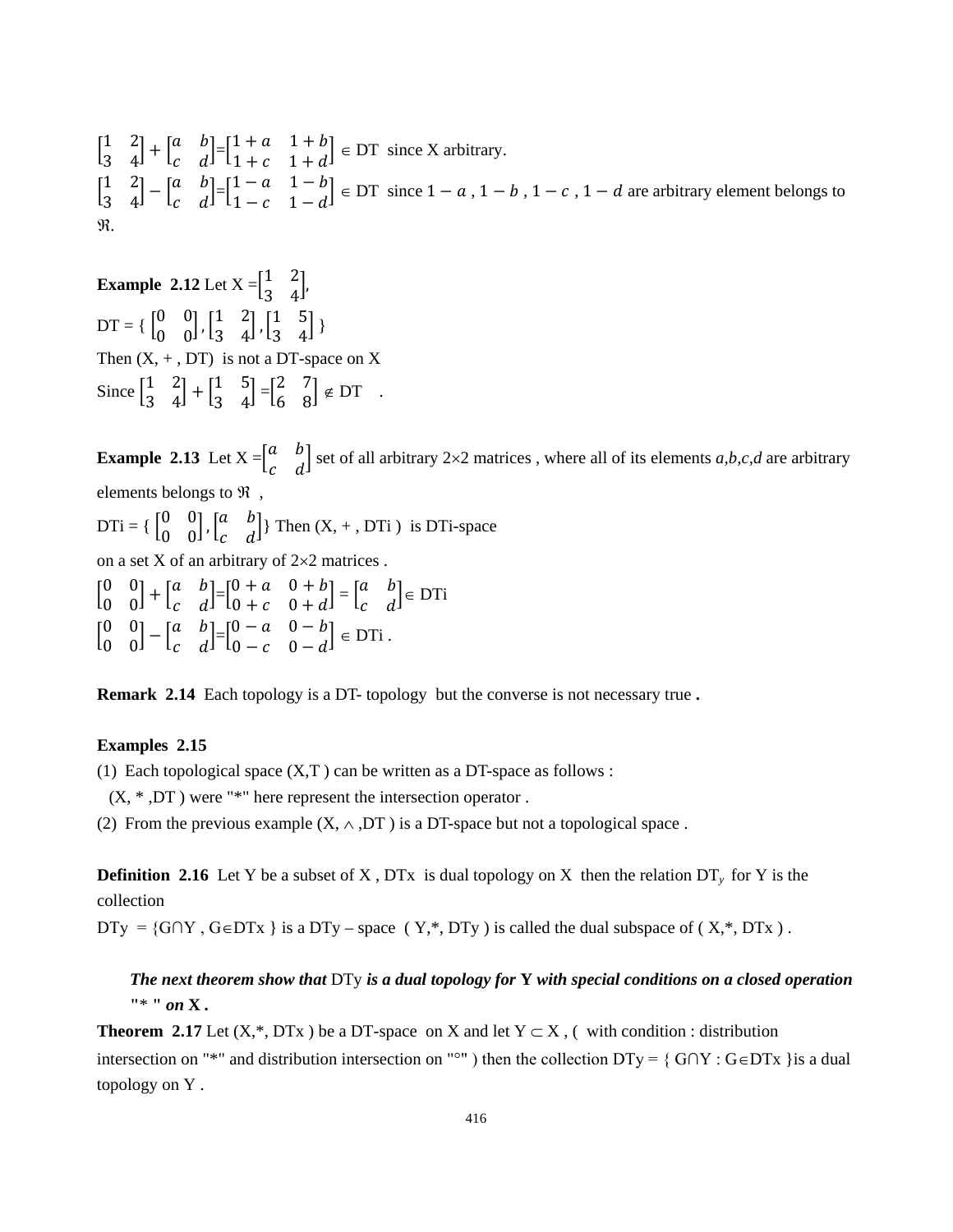### **Proof**

- (1) Since  $\Phi \in DTx$  then  $\Phi \cap Y \in DTy$ . Since  $X \in DTx$ ,  $(Y \subset X)$  then  $X \cap Y = Y \in DTy$ .
- (2) Let  $H_1, H_2 \in DTy$  Then  $H_1 = G_1 \cap Y$  and  $H_2 = G_2 \cap Y$  for some  $G_1, G_2 \in DTx$ Now  $H_1^* H_2 = (G_1 \cap Y)^* (G_2 \cap Y) = (G_1^* G_2) \cap Y$ Since  $G_1, G_2 \in DTx$  then  $G_1^* G_2 \in DTx$ so (  $G_1 * G_2$ )  $\cap Y = H_1 * H_2 \in DTy$ .
- (3) Let  $H_{\lambda} \in DTy \,\forall \lambda \in \Lambda$  where  $\Lambda$  is an arbitrary set Then there exist sets  $G_{\lambda}$  ∈DTx such that  $H_{\lambda} = G_{\lambda} \cap Y \ \forall \lambda$ Now  $\circ$  {  $H_{\lambda}$  :  $\lambda \in \Lambda$  } =  $\circ$  {  $G_{\lambda} \cap Y$ ,  $\lambda \in \Lambda$  } =  $\circ$  {  $G_{\lambda}$ ,  $\lambda \in \Lambda$  }  $\cap Y$ Since  $G_{\lambda} \in DTX$   $\forall \lambda$  then  $\circ \{ G_{\lambda}, \lambda \in \Lambda \} \in DTX$
- so  $\circ$  { G<sub>λ</sub>,  $\lambda \in \Lambda$  }  $\cap$  Y =  $\circ$  { H<sub>λ</sub> :  $\lambda \in \Lambda$  }  $\in$  DTy
- hence DTy is a dual topology on Y .

## **3. DT- neighbourhood on DT-space**

**Definition 3.1** If  $(X,*, DTx)$  be a DT-space, x is a point in X, a

DT-neighbourhood of *x* is a [subset](https://en.wikipedia.org/wiki/Subset) V of X that includes a DT[-open set](https://en.wikipedia.org/wiki/Open_set) U containing *x* (i.e.  $x \in U \subseteq V$ ).

**Notice 3.2** The DT- neighbourhood V need not be a DT- open set itself. If V is DT- open it is called a DTopen neighbourhood.

**Definition 3.3** The DT- neighbourhood system for a point  $x$  is the collection of all DT- [neighbourhoods](https://en.wikipedia.org/wiki/Neighbourhood_(mathematics)) for the point *x*.

### **Remarks and examples 3.4**

- Trivially the DT- neighbourhood system for a point is also a DT neighbourhood for the point.
- Given the DTi-space on X the DT- neighbourhood system for any point *x* is only the whole space X .
- $(X, +, DTi)$  is DTi-space on a set X of an arbitrary of 5×5 matrices then  $a_{11}$  …  $a_{15}$  $\ddot{\textbf{i}}$  $a_{51}$  …  $a_{55}$ � is a

DT- neighbourhood of each of its elements.

## **4. Continuity on a DT-space**

**Definition 4.1** Let  $f: (X, *DTx) \rightarrow (Y, *DTy)$  then f is DT- continuous if The [preimages](https://en.wikipedia.org/wiki/Image_(mathematics)%23Inverse_image) of the DT- open (DT- closed) sets in DTy are DT- open (DT- closed) in DTx .

**Example 4.2** If a set X is given with the DTd, all functions to any DT –space

 $f: (X,*, DTd) \rightarrow (X,*, DT)$  are DT- continuous.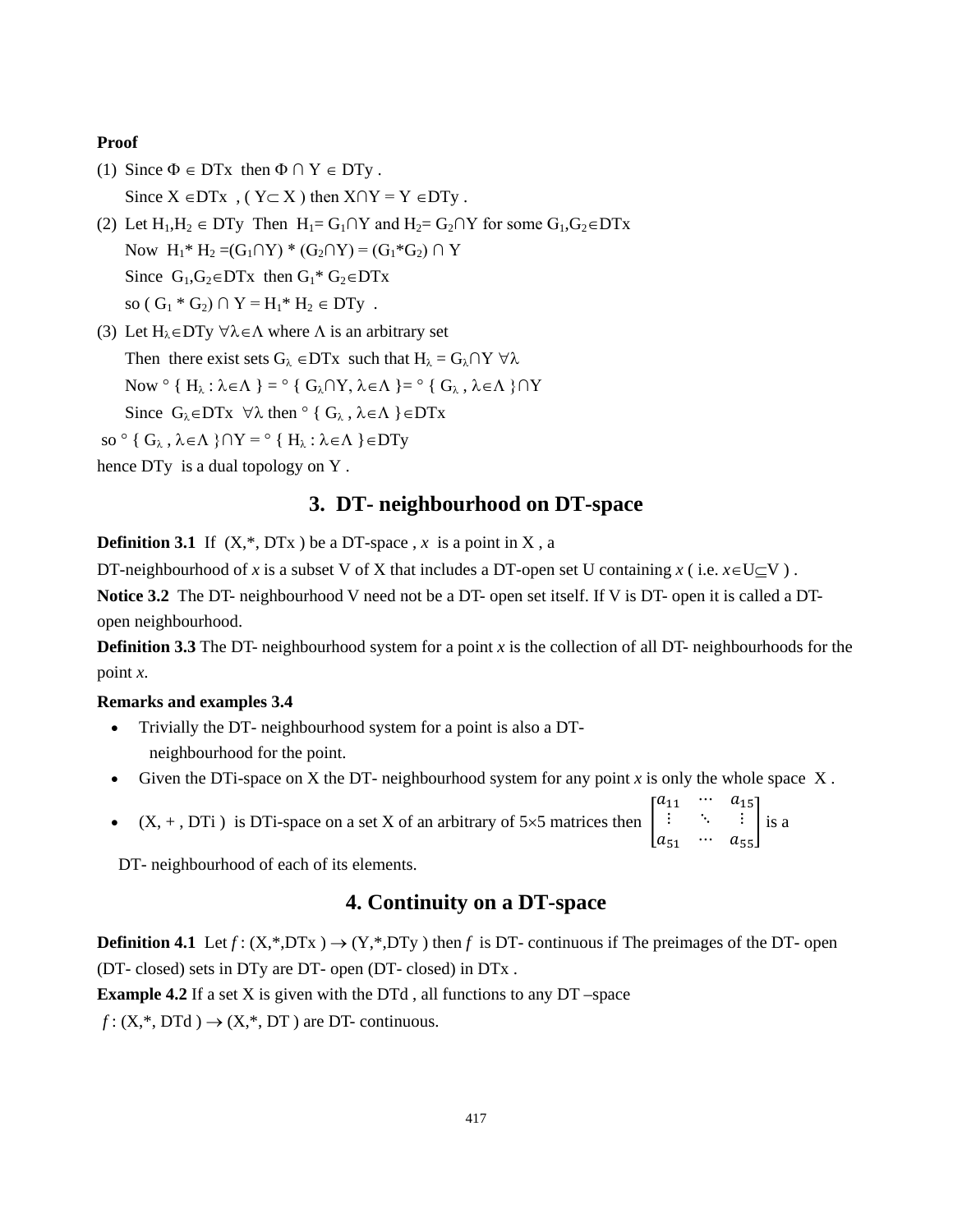## **5. DT - Homeomorphism**

**Definition 5.1** A [function](https://en.wikipedia.org/wiki/Function_(mathematics))  $f: (X,*, DTX) \rightarrow (Y,*, DTY)$  is called a DT- homeomorphism if it has the following properties:

- *f* is a [bijection](https://en.wikipedia.org/wiki/Bijection) [\(one-to-one](https://en.wikipedia.org/wiki/Injective_function) and [onto\)](https://en.wikipedia.org/wiki/Onto),
- *f* is DT- [continuous,](https://en.wikipedia.org/wiki/Continuity_(topology))
- the [inverse function](https://en.wikipedia.org/wiki/Inverse_function)  $f^{-1}$  is DT- continuous (*f* is a DT- [open mapping\)](https://en.wikipedia.org/wiki/Open_mapping).

If such a function exist, we say  $(X,*,DTX)$  and  $(Y,*,DTY)$  are DT-homeomorphic.

#### **Definition 5.2**

Let *A* be a matrix represented by 
$$
A_{m \times n} = \begin{bmatrix} \eta_{11} & \cdots & \eta_{1n} \\ \vdots & \ddots & \vdots \\ \eta_{m1} & \cdots & \eta_{mn} \end{bmatrix}
$$
,  $\eta_{mn} \in [0,1]$   
its complement  $A_{m \times n}^c = \begin{bmatrix} 1 - \eta_{11} & \cdots & 1 - \eta_{1n} \\ \vdots & \ddots & \vdots \\ 1 - \eta_{m1} & \cdots & 1 - \eta_{mn} \end{bmatrix}$ .

**Definition 5.3** Let A=  $[a_{ij}]$ , B =  $[b_{ij}]$  then A is sub matrix of B , if  $a_{ij} \le b_{ij} \forall i, j$ .

**Example 5.4** Let  $A = [a_{ij}]$ ,  $B = [b_{ij}]$  are two matrices, "\*", " or  $A, B$  are defined as follow :

A \* B = C = [c<sub>ij</sub>], c<sub>ij</sub> = max{ $a_{ij}$ ,  $b_{ij}$ } $\forall i$ , j. A  $^{\circ}B = C = [c_{ij}]$ ,  $c_{ij} = \min \{a_{ij}, b_{ij}\} \forall i, j$ .

Φ = ⎣ ⎢ ⎢ ⎢ <sup>⎡</sup> 0.0 0.0 0.0 0.0 0.0 0.0 0.0 0.0 0.0 0.0 0.0 0.0 0.0 0.0 0.0 ⎦ ⎥ ⎥ ⎥ ⎤ , = ⎣ ⎢ ⎢ ⎢ <sup>⎡</sup> 0.3 0.8 0.6 0.4 0.5 0.7 0.5 0.9 0.4 0.6 0.5 0.5 0.7 1 0.8 ⎦ ⎥ ⎥ ⎥ ⎤ , 1 = ⎣ ⎢ ⎢ ⎢ <sup>⎡</sup> 0.1 0.5 0.2 0.2 0.1 0.4 0.0 0.4 0.1 0.2 0.1 0.1 0.4 0.0 0.4 ⎦ ⎥ ⎥ ⎥ ⎤ *,* 2 = ⎣ ⎢ ⎢ ⎢ <sup>⎡</sup> 0.3 0.8 0.5 0.4 0.4 0.7 0.2 0.8 0.2 0.5 0.4 0.3 0.6 0.9 0.8 ⎦ ⎥ ⎥ ⎥ ⎤ , 3 = ⎣ ⎢ ⎢ ⎢ <sup>⎡</sup> 0.2 0.7 0.4 0.3 0.3 0.6 0.1 0.7 0.1 0.3 0.3 0.2 0.5 0.8 0.6 ⎦ ⎥ ⎥ ⎥ ⎤ , 4 = ⎣ ⎢ ⎢ ⎢ <sup>⎡</sup> 0.3 0.8 0.4 0.3 0.3 0.7 0.2 0.7 0.2 0.5 0.4 0.2 0.6 0.8 0.6 ⎦ ⎥ ⎥ ⎥ ⎤ *,* 5 = ⎣ ⎢ ⎢ ⎢ <sup>⎡</sup> 0.2 0.7 0.5 0.4 0.4 0.6 0.1 0.8 0.1 0.3 0.3 0.3 0.5 0.9 0.8 ⎦ ⎥ ⎥ ⎥ ⎤  *.*

Then  $DT = {\Phi, A, A_1, A_2, A_3, A_4, A_5}$ ,  $(A, * , DT_A)$  is a DT-space.